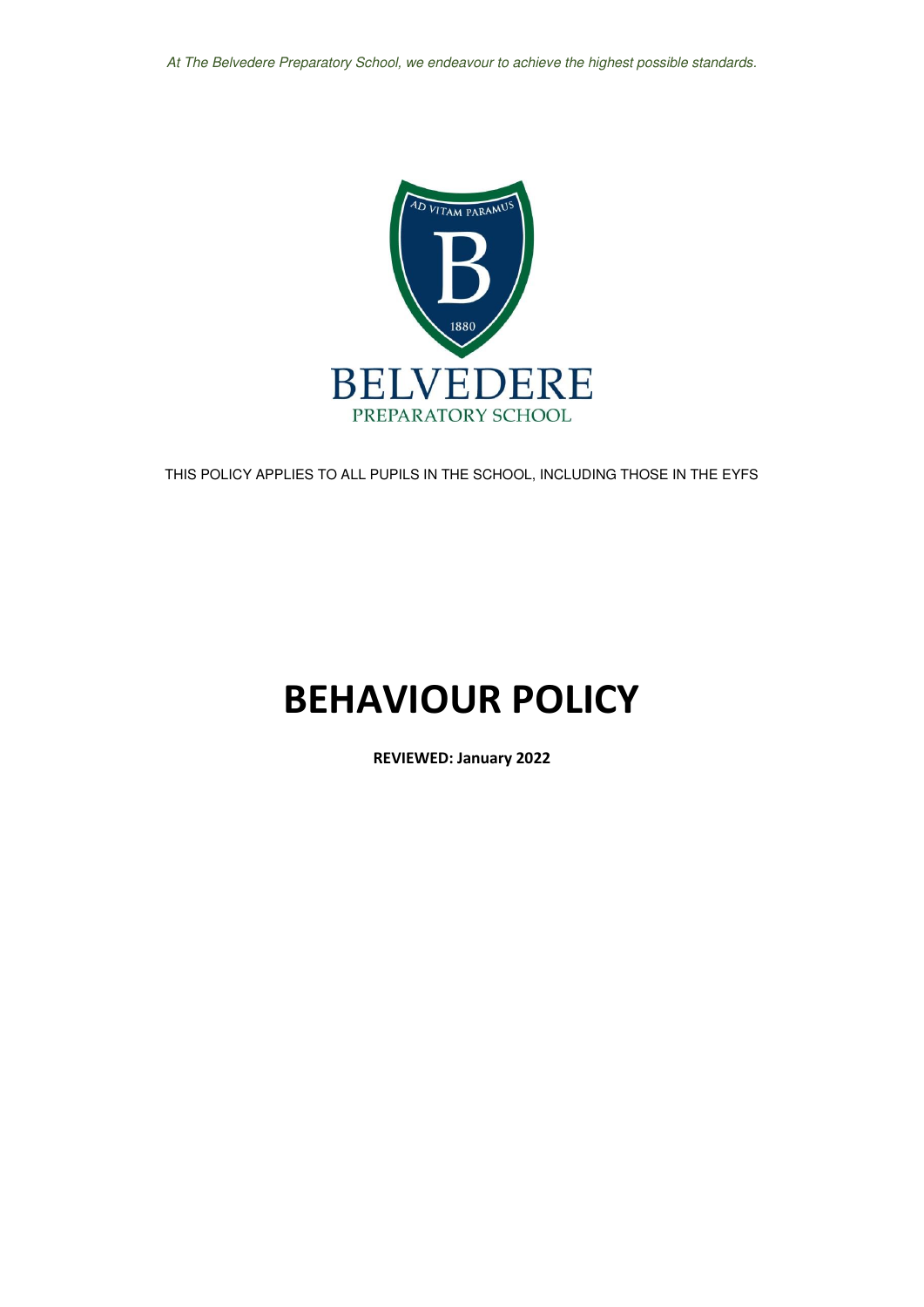#### **Behaviour Policy**

This policy applies equally and wholly to the Early Years First School notwithstanding any additions as noted in green or any exceptions as noted in red.

The establishment of a calm and orderly learning environment in school and in the classroom is the key to effective learning and teaching; it creates the context in which the teacher can challenge or support the pupil in order to facilitate high standards. Our policy is based on a positive approach towards managing behaviour and one which initiates children into sharing the responsibility for their own education. At *Belvedere Preparatory School* we seek to create an environment which reinforces a good standard of behaviour from all our pupils and one which will encourage the development of moral, self-disciplined, hardworking and caring individuals.

#### **1. Responsibilities**

#### **1.1 The Headmistress**

The Headmistress has overall responsibility for ensuring positive behaviour throughout the school.

#### **1.2 Staff**

The school staff, both teaching and non-teaching, share a collegiate responsibility for consistently implementing school policy on positive behaviour.

#### **1.3 Parents**

Parents have a responsibility for ensuring that they support their child in meeting school expectations in respect of positive behaviour and must agree to support the school in actions it may decide to take.

#### **1.4 Pupils**

Pupils must be responsible for their own positive behaviour and meet the expectations set out by the school.

#### **2. Principles**

- 2.1 All pupils have the right to learn and play free from disruption.
- 2.2 All teachers have the right to teach free from disruption.
- 2.3 Pupils are responsible for their own behaviour.
- 2.4 Pupils understand that it is their behaviour that is not acceptable and not they themselves qua people.

#### **3. Rules**

3.1 Are kept to a necessary minimum.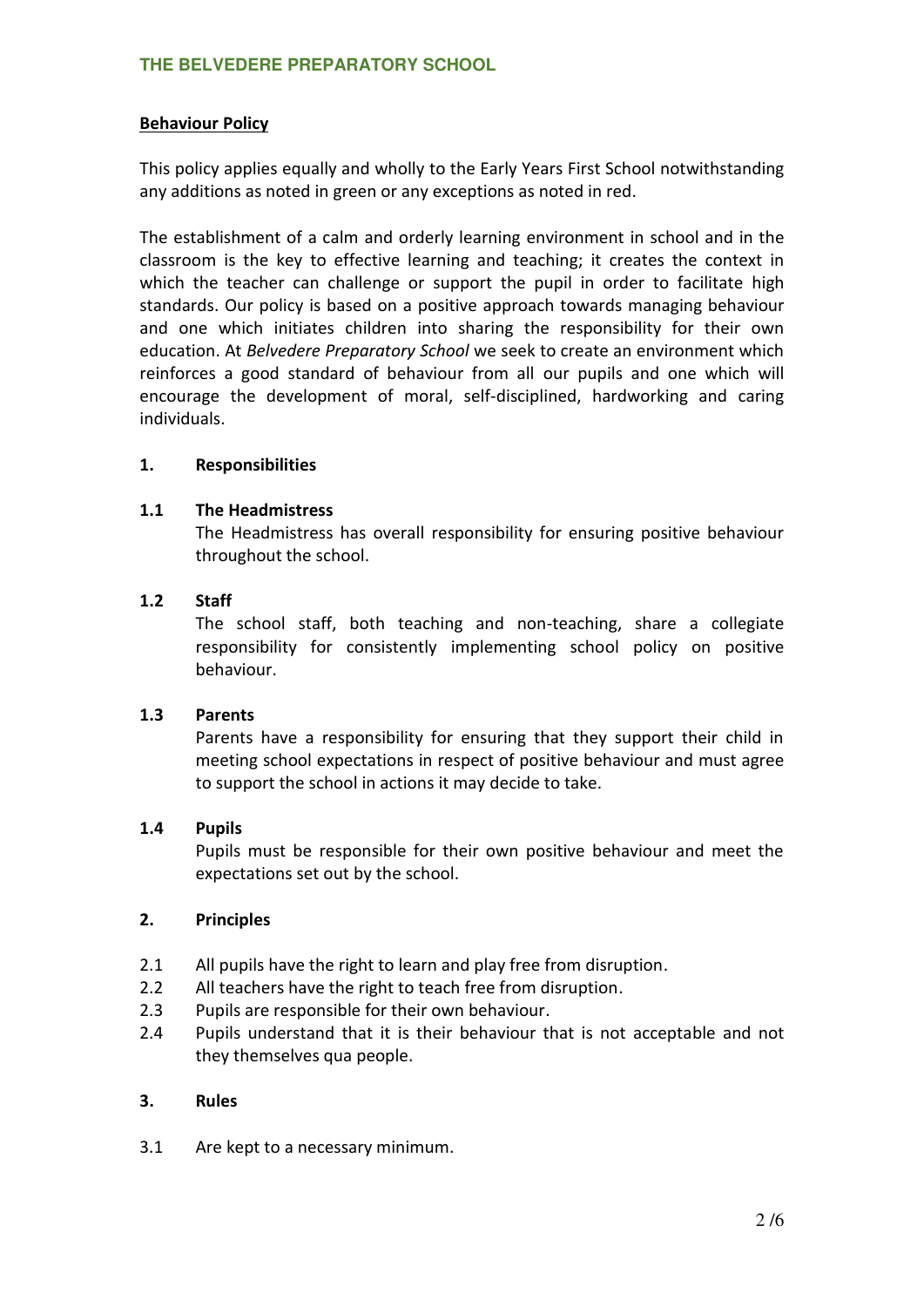- 3.2 Are positively stated, telling the children what to do rather than what not to do.
- 3.3 Are consistently and fairly applied and enforced.
- 3.4 'School Rules' are reviewed, with pupil consultation, on an annual basis.
- 3.5 Rules are prominently displayed throughout the school.
- 3.6 Each class, in collaboration with their teacher, will negotiate and develop their own class guidelines in order to personalise more detailed ways of working together and these rules will be prominently displayed in classrooms.
- 3.7 Teachers, EYFS practitioners and other adults regularly speak to pupils about their behaviour, using age appropriate language and try to help pupils build an understanding about the behaviour that is appropriate in school.

#### **4. Rewards**

- 4.1 The most common reward is praise, to both individuals and groups, and pupils are regularly congratulated verbally or with a smile.
- 4.2 A weekly conduct certificate highlighting specific examples of good behaviour is awarded to a member of each class and read out in our whole school Celebration Assembly.
- 4.3 Class Dojo points are given to encourage and recognise good behaviour and should be tailored to suit the needs of the respective class. A Class Dojo award is presented for the child who has received the most Dojo points on a weekly basis.
- 4.4 In First School, stickers are awarded for positive behaviour. These stickers can be given by any member of staff working with the pupil.
- 4.5 Age appropriate visual displays are used to reinforce and reward positive behaviour in the classroom.

# **5. Sanctions**

- 5.1 In an environment where respect is central, a non-verbal warning e.g. a stern look or a verbal request for the child to stop the behaviour is often sufficient.
- 5.2 Pupils should be given two warnings for inappropriate behaviour in corridors and classrooms. A third verbal request will result in the pupil missing ten minutes of their next break. This is reduced to five minutes for First School pupils. Warnings are not carried over to the next school day.
- 5.3 If a pupil behaves inappropriately in class, he/she should be moved to another place as well as receiving a verbal warning. In EYFS, visual displays are used to reinforce school rules.
- 5.4 During playtimes, if any inappropriate behaviour continues after a verbal warning, this results in a ten minute time out. This is reduced to five minutes for First School pupils.
- 5.5 If behaviour is especially inappropriate pupils are sent to a member of the SLT and their name and the details of the behaviour are recorded in the blue class file.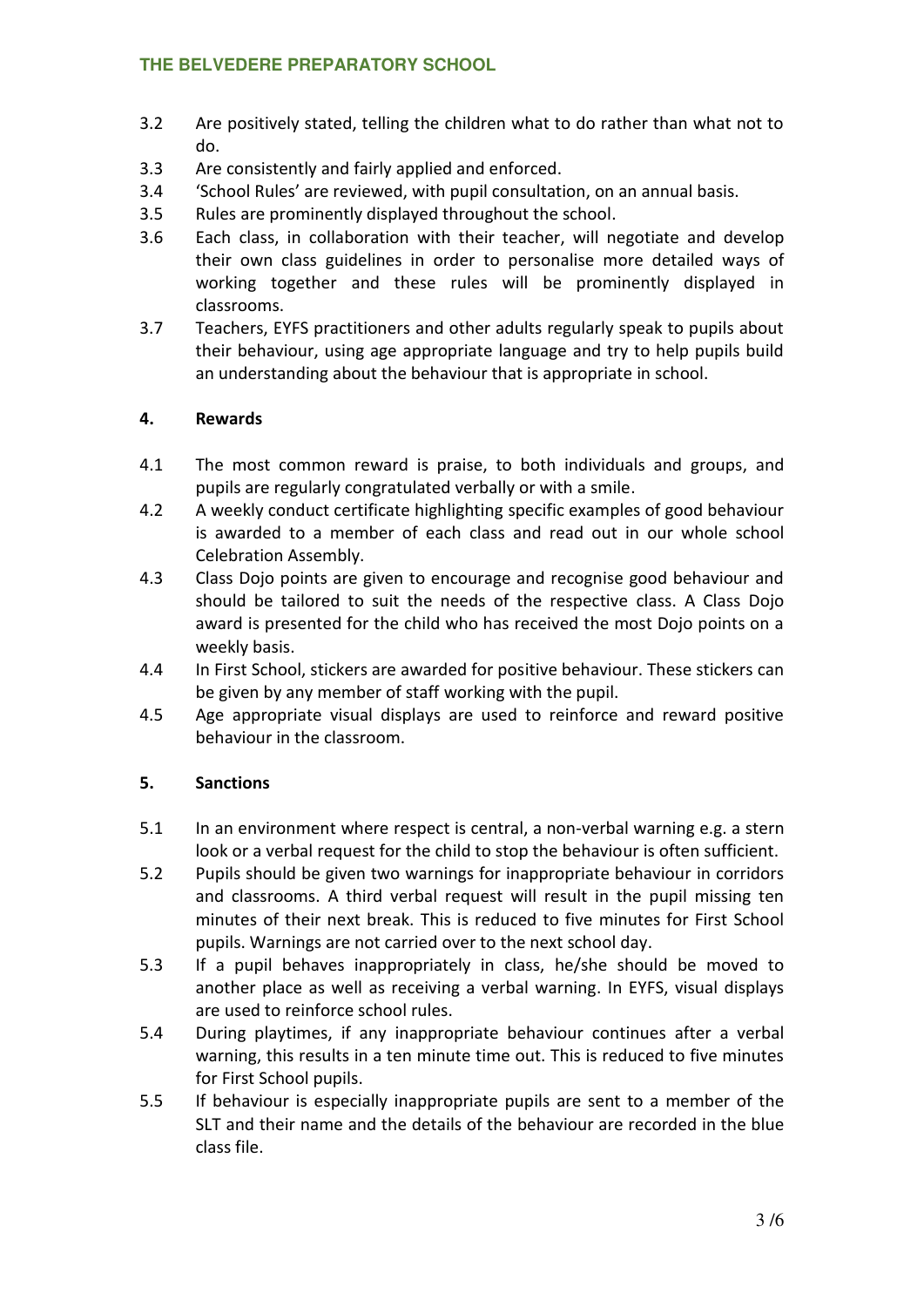- 5.6 Ultimately, if inappropriate behaviour continues or a pupil is hurting other children, the class teacher, the SEN coordinator and the child's parents meet for a discussion and draw up an action plan (see 7.5).
- 5.7 Inappropriate behaviour or behaviour in which the actions involve any physical contact will not be tolerated. If deemed necessary, after the incident has been investigated, the pupil will be removed from class. At this stage, it would be usual that pupil's parents would be called and the child 'suspended' from school for at least the remainder of that day.
- 5.8 EYFS staff meet daily to discuss pupils' behaviours and agree strategies to be adopted by the whole staff team to meet the needs of the individual pupils. Adults will discuss any of their concerns regarding a pupil's behaviour with their parents or carers. An individual support programme might be arranged in consultation with SENCO, Head or Deputy and Parents/ Carers.

# **6 Communication and Parental partnerships**

- 6.1 The key professional in this process is the class teacher who has the initial responsibility for the pupil's welfare.
- 6.2 Where the behaviour of a pupil is giving cause for concern it is important that all those working with the pupil in school are aware of those concerns, and of the steps being taken in response.
- 6.3 The school will involve parents at an early stage if their child is persistently behaving in an unacceptable way, and given the opportunity to discuss the situation. At EYFS, any unacceptable behaviour is reported to the parents of all children concerned.
- 6.4 Parental support will be sought in devising a plan of action within this policy, and further disciplinary action will be discussed with the parents.

# **7 SEN**

- 7.1 The usual sanctions are to be applied in almost every case as all pupils need to know that there will be a sanction.
- 7.2 Adults need to show that they understand the feelings and personal circumstances which led to the event are being considered.
- 7.3 Early warning of concerns should be communicated to the SEN Coordinator so that strategies can be discussed and agreed before more formal steps are required.
- 7.4 In cases of persistent, inappropriate behaviour, individual behaviour plans (IBPs) will be drawn up to provide pupils with clear and achievable targets and which will help to identify and quantify progress with specific behaviours.
- 7.5 Parents must be informed of any repeated incidents of behaviour:
	- $\blacksquare$  If a pupil appears in the behaviour book 3 times in one week
		- $\blacksquare$  If a pupil is to be placed on a behaviour plan

7.5 If the above procedures fail and the unwanted behaviour continues, exclusion will be considered as the next step (see below)

#### **8 Monitoring and Review**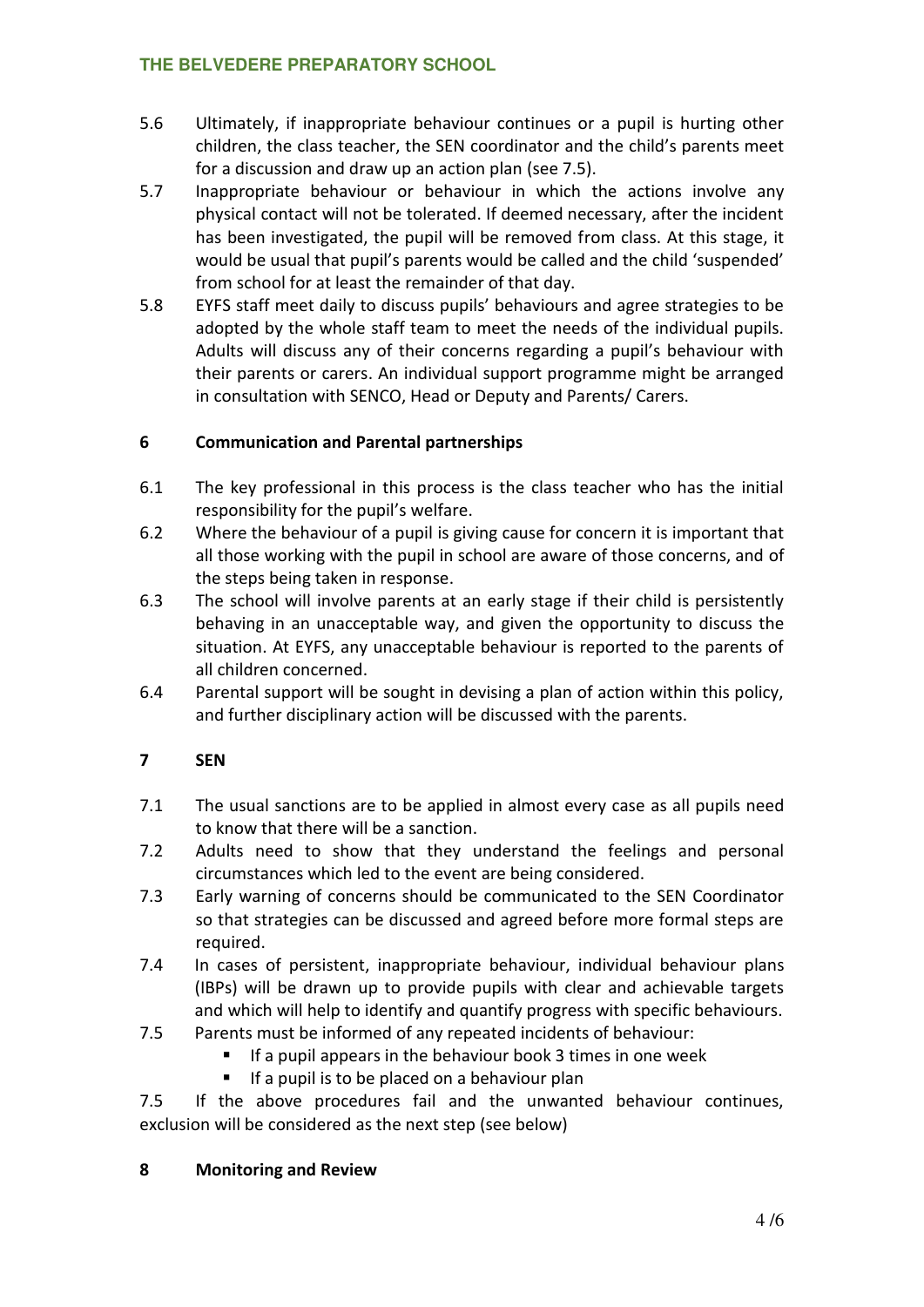- 8.1 All class teachers should keep a log of incidents of negative or inappropriate behaviour in the blue class folder.
- 8.2 All playground incidents are recorded in the Playground Incident Book by the named members of staff on duty and the appropriate class teacher informed (see playground behaviour policy)
- 8.3 The Headmistress will keep a record of the actions taken with more serious or persistent incidents of behaviour in a School Behaviour Log.
- 8.4 A weekly opportunity to discuss any incidents giving cause for concern is provided at Staff Meetings and SLT meetings under the heading of 'Care'.
- 8.5 All logs will be monitored by SLT on a weekly basis.
- 8.6 This policy will be read and reviewed by all staff on a yearly basis.

# **Exclusion**

Each child and situation will be treated individually. We will always work with all the staff and parents to ensure the best interests of the child, only as a last resort will exclusion be considered.

# **Fixed Term Exclusion and Permanent Exclusions**

We expect all members of the school community to act in a reasonable, supportive and in a respectful manner in ensuring the well-being of our community. Where this is compromised by the conduct of a child or parent, exclusion will be considered.

Belvedere Prep will apply its behaviour policies in a consistent, rigorous and nondiscriminatory way and all areas of application of these policies will be monitored routinely. The following forms of exclusion are available as an ultimate sanction

- On-site Exclusion removal from usual activities but not from the school site, such an exclusion will last up to a full day. An internal exclusion may be the initial part of a fixed term exclusion while the school awaits the collection of the child by parents.
- $\bullet$  Fixed Term Exclusion the child is removed from school for set period of time at the discretion of the school.
- Permanent Exclusion the child is removed from the school roll. This will be preceded by a fixed term exclusion to ensure proper investigation and consideration of events.

Parents are also subject to the above conditions, relating to fixed term and permanent exclusion, where the welfare other members of the school community is threatened by the conduct of a parent. Sanctions applied to a parent may include

- On site Access to the site and school events is only permitted under certain conditions.
- Fixed Term Barring the parent from the site and school events for a fixed period
- Permanent Permanent barring from the school site. Removal of children from the school roll

The school will communicate with the police where it is deemed necessary for the welfare of the community.